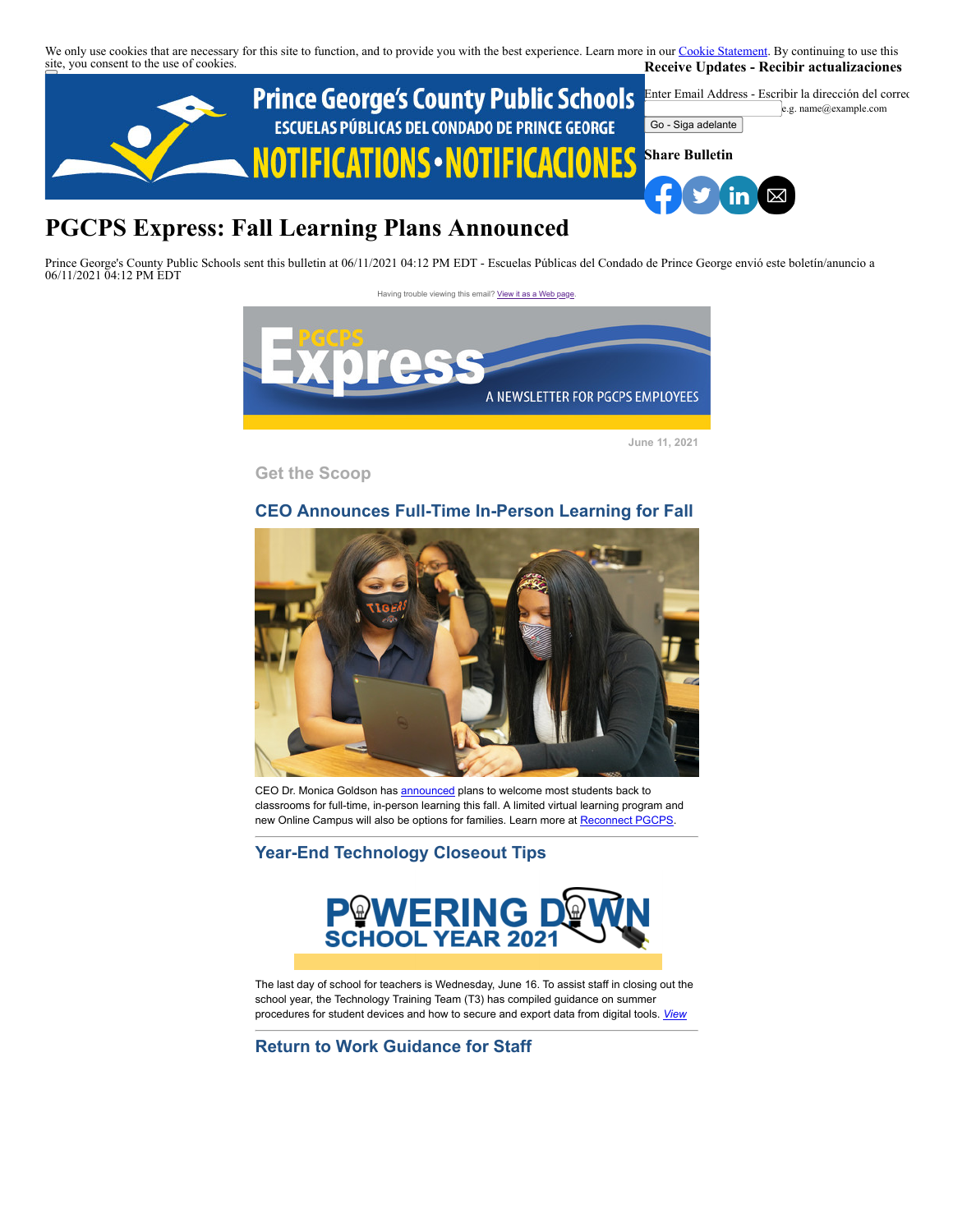

Given continued easing of social distancing guidelines throughout Prince George's County, all employees must return to their work location daily, effective **Monday, June 21**. Please review the updated *Return to Work Guide* in the Staff Portal. Questions should be directed to your supervisor and division chief.

# **Join the CEO's Summer Book Study!**



Join CEO Dr. Monica Goldson for the [2nd Annual Summer Book Study,](https://drive.google.com/file/d/1QZSueLXb0nZ_cTRjZkO7sLR01hZMkEk3/view) Tiffany Jewell's *This Book is Anit-Racist: 20 Lessons on how to Wake Up, Take Action, and Do the Work*!

Discussions will be held on June 30, July 7 and July 14 from 6 p.m. to 7:30 p.m. Each session will include activities to deepen your understanding of allyship and strategies on dismantling systems of oppression. Watch this [video](https://drive.google.com/file/d/1QZSueLXb0nZ_cTRjZkO7sLR01hZMkEk3/view) and [register today!](https://docs.google.com/forms/d/e/1FAIpQLSfvJ5bkngu6iYJVxQofKTqLD5kkjEreX8MNopWK81v-Wob1og/viewform)

## **Make the Most of Summer Break**

The excitement of summer will soon begin and teachers can take some time for themselves. Whether planning a safe trip away to visit relatives or just staying home and spending time with your family, remember to embrace relaxation and self-care.

This past year has been challenging and an uphill journey. Summer is a perfect time to slow down and dial it back. Engage in activities like yoga, cooking or walking to restore a sense of well-being. Try to enjoy the moment and not worry about the day ahead.



**Reminder: The last [day of school](https://lnks.gd/l/eyJhbGciOiJIUzI1NiJ9.eyJidWxsZXRpbl9saW5rX2lkIjoxMjYsInVyaSI6ImJwMjpjbGljayIsImJ1bGxldGluX2lkIjoiMjAyMTA0MzAuMzk3NTQzNDEiLCJ1cmwiOiJodHRwczovL3d3dy5wZ2Nwcy5vcmcvc2Nob29sLWNhbGVuZGFyLXByb2Nlc3MifQ.njr7xfK6QWic0ghX5hyZTjSlm4k_LHxJbpntIpT07rM/s/55562817/br/105688372550-l) for students is Tuesday, June 15, with a two-hour early dismissal. There is also an early dismissal Monday, June 14. The last day for teachers will be Wednesday, June 16.** 

 **In the Spotlight**

## **A Winning Lesson in Science and Language Arts!**



Red eyes staring at me. I blink. You disappear for seventeen years.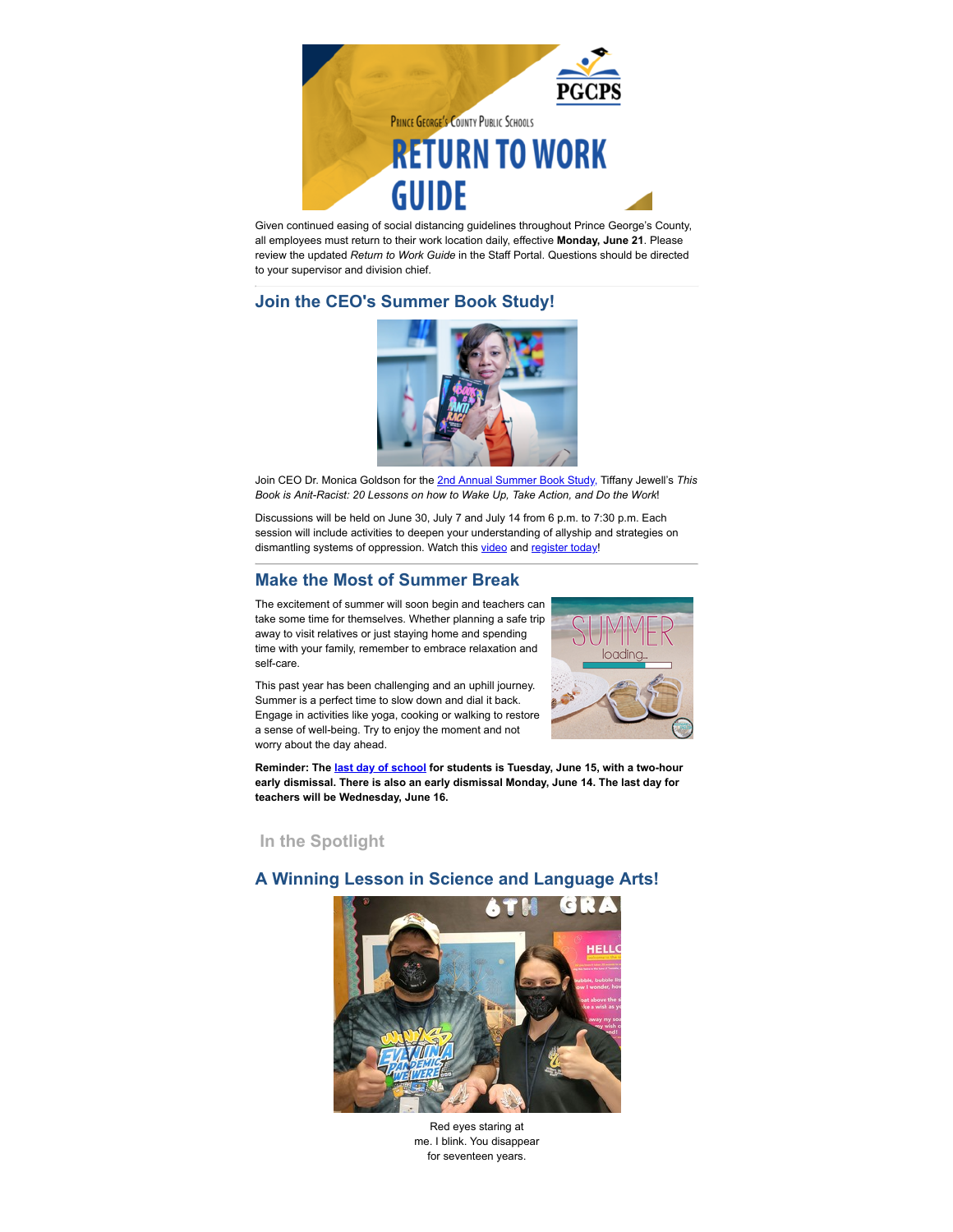**William Wirt Middle School teachers Rachel Post and Mark Tetrick** entered their class haiku poem on cicadas into a national competition where they emerged as one of 17 winners of nearly 500 entries! Students won prizes from the Audubon Naturalist Society and their winning poem will be published on the Friend to Cicadas website.

## **#PGCPSProud: Excellence in CTE**



**Congratulations to Amy Rock** of our Career and Technical Education program who was named Educator of the Year in the annual Maryland Center for Construction Education & Innovation Pathway Awards!

**Nominate a colleague** who makes you #PGCPSProud by sending their name, office/school, photo and a brief description (100 words or less) to [communications@pgcps.org](mailto:communications@pgcps.org). Submissions may be edited for length, clarity or grammar.

**Benefits Services: Our Focus Is You**

#### **New Online Fitness & Wellness Services Available**



Wellness 360 has partnered with **BurnAlong** to offer an unforgettable employee wellness experience. BurnAlong features thousands of online classes for all ages, interests, and levels plus the social motivation needed to achieve your health and wellness goals. Classes range from five to more than 60 minutes, are taught by local instructors across 45+ wellness categories.



#### **How does it help me?**

PGCPS is partnering with BurnAlong to help make it easier for you to stay healthy. BurnAlong gives you an easy and motivating way to exercise, no matter where you are.

Once your BurnAlong account is created, you get access to our entire library of video health and wellness classes. You can exercise on your own, or with a coworker or friend (who you can see and hear on the screen as well).

#### **How much does it cost?**

It's Free! PGCPS is taking care of the full cost of BurnAlong and giving you unlimited access. Create your account today to take advantage of this benefit.

#### **Can my family join?**

Absolutely! You can add up to four users at no cost, included with your BurnAlong account.

- Simply log in to your BurnAlong account.
- Go to "My Profile."
- Scroll down to "Add Free User."

#### **Can I get BurnAlong on my TV?**

Yes! BurnAlong is not an app on your television but you can cast from the BurnAlong app.

For questions, contact [wellness.benefits@pgcps.org](mailto:wellness.benefits@pgcps.org) or CustomerCare@BurnAlong.com.

**Announcements and Professional Development**

## **Drop-In Vaccination Clinics at Schools**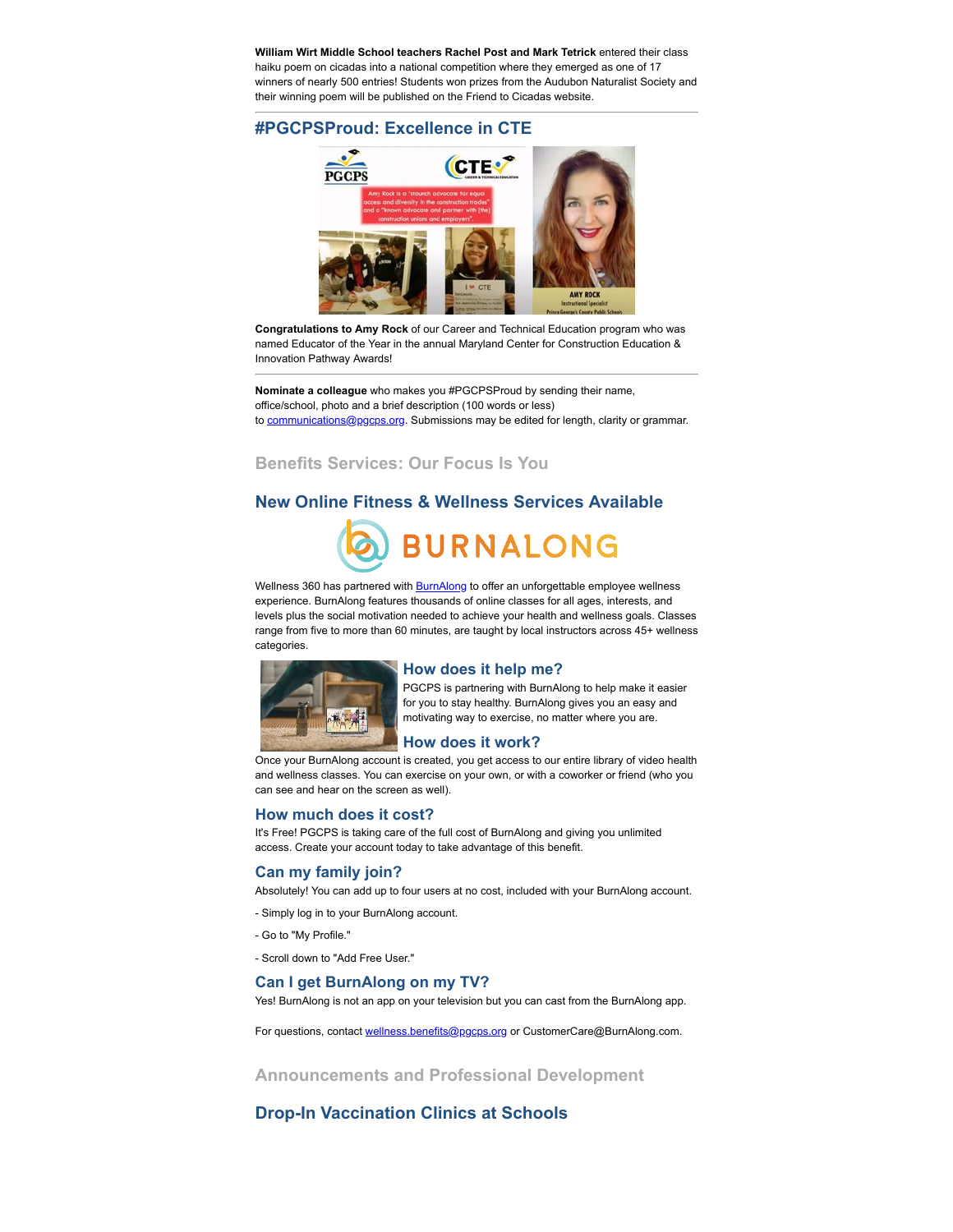

Students ages 12 and over may receive a free COVID-19 vaccine at mobile clinics run by the Prince George's County Health Department. Vaccines will be administered in their mobile unit at the school sites below. Parents or guardians are welcome to accompany their child, but are not required to do so. All students must bring completed [consent forms](https://www.pgcps.org/coronavirus/pgcps-vaccination-plan) to be vaccinated.

**Monday, June 14:** Potomac High School

**Tuesday, June 15:** Friendly High School

## **8th Annual Excellence in Education Foundation Golf Tournament**



The Excellence in Education Foundation for PGCPS, Inc. will host the 8th Annual Golfing for Education Tournament on June 16, at the Oak Creek Golf Course to raise funds for academic programming and scholarship opportunities for students. The Foundation has raised more than \$1 million dollars to support more than 300 students since its inception in 2012. This year, 58 graduating seniors will be awarded a total of \$175,000 in scholarships to pursue higher education. Thank you to this year's Tournament sponsors!

**ICYMI: In Case You Missed It**

#### **New Opportunity to Support Homeownership**



PGCPS has partnered with **[Landed](https://www.landed.com/)**, an organization designed to assist employees in managing one of the biggest challenges they face outside of work—finding affordable housing within a reasonable commuting distance to our campus and offices.

Learn how to receive up to \$80,000 in down payment funds to buy a home. You do not need to be a first-time buyer, there is no income restriction and the program is open to all employees.

Learn more at an [information session](https://www.landed.com/events/95ced431-32e5-4af8-8899-75a1dbcaab4d) on **Wednesday, June 16 from noon to 1 p.m.** 

## **Aspiring Leaders Program Registration Now Open**

Registration is now open for the [2021-2022 Aspiring Leaders Program](https://www.pgcps.org/globalassets/offices/human-resources/docs---human-resources-operation-and-staffing/professional-learning-and-leadership/aspiring-leaders-program-application-sy-21-22.pdf). The Aspiring Leaders Program is an integral component of the school system's comprehensive leadership development pathway and provides leadership development opportunities for